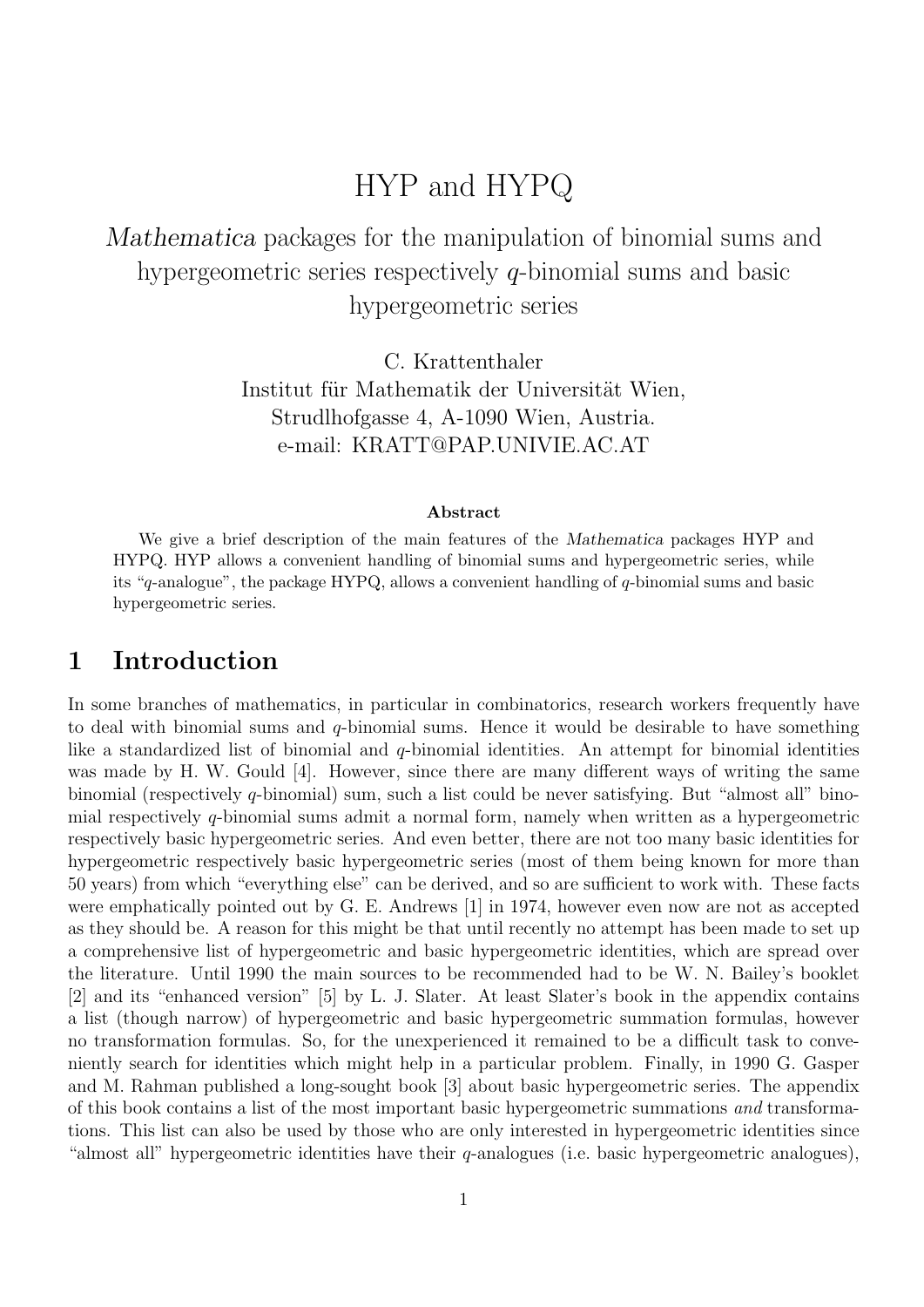and it is fairly easy to deduce from a basic hypergeometric identity its hypergeometric (i.e.  $q \uparrow 1$ ) special case.

So, only one inconvenience remained. Everybody who ever dealt with (basic) hypergeometric series knows that doing manipulations with (basic) hypergeometric expressions amounts to working with cumbersome expressions which involve a lot of parameters. Therefore the probability of mistakes during computations done by hand is very high. Obviously, since manipulations of (basic) hypergeometric expressions usually are symbolic in nature, symbolic computer algebra must be the appropriate tool for a convenient treatment of (basic) hypergeometric expressions, in particular if a specialized package is available for this purpose. This is just what the Mathematica packages HYP and HYPQ are supposed to be: They provide researchers with a tool box for doing manipulations of such expressions fast and error-free. The package HYP provides tools for manipulating binomial and hypergeometric expressions, while its "q-analogue", the package HYPQ, provides tools for manipulating q-binomial and basic hypergeometric expressions.

### 2 The structure of HYP and HYPQ

The packages HYP and HYPQ provide tools for

- $(A)$  manipulating factorial respectively q-factorial expressions,
- $(B)$  transforming binomial respectively q-binomial sums into hypergeometric respectively basic hypergeometric notation,
- (C) summing hypergeometric respectively basic hypergeometric series,
- (D) transforming hypergeometric respectively basic hypergeometric series,
- (E) doing formal limits of hypergeometric respectively basic hypergeometric expressions,
- (F) transforming hypergeometric respectively basic hypergeometric MATHEMATICA expressions into TEX-code.

By now the collection of summations and transformations that is included basically consists of the Appendices II and III (respectively their hypergeometric, i.e.  $q \uparrow 1$ , special cases) of [3]. Of course it is planned to enlarge this collection in the future.

The philosophy behind both packages is:

### Do it by yourself!

The idea is that every step in a series of manipulations should be controlled by the user. Consequently, these packages do not make any attempt to sum or transform a series automatically. (This is in contrary to the MAPLE program, which automatically tries to sum a series and, if successful, displays the result without any information how the system found the result, which is not what a serious research worker actually desires.) It is the user who has to tell the packages HYP and HYPQ which command has to be applied next. In order to help the user to decide which command *could* be applied next, for both packages a comprehensive manual (88 respectively 114 pages) giving a complete list of all the available objects with detailed descriptions, examples, and cross references is provided.

Both packages are mainly rule-based (a feature which is heavily supported by Mathematica but unfortunately not by MAPLE). This gives a lot more flexibility in doing manipulations compared to sticking to functions only.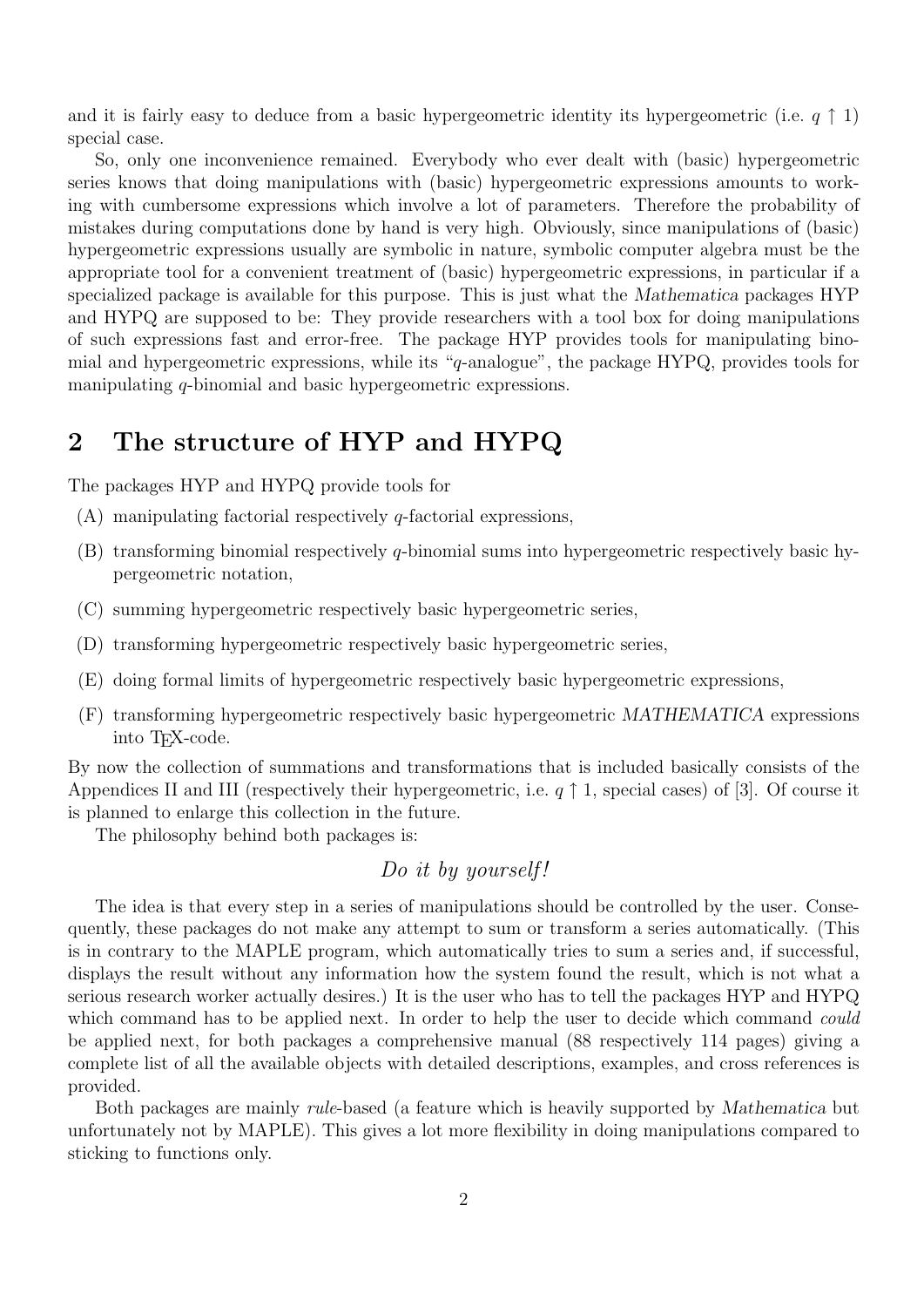### 3 Requirements and how to get the packages

In order to use these packages you need a computer with some version of Mathematica installed. The input files for the packages and the TFX-files for the manuals are available by anonymous ftp at node pap.univie.ac.at Contact the author for further information. In order to use the packages efficiently it suffices to have a basic knowledge of Mathematica. It is of great help to have an advanced knowledge of pattern matching, rules, and pure functions (cf. [7, sections 2.3, 2.4, 2.2.5]).

In the following I am describing the main features of the packages. The examples should give a flavour of how to work with these packages. The displayed output of the examples imitates the output of the packages under the DOS-version of MATHEMATICA. The output under other versions of MATHEMATICA is a little bit less attractive, but similar.

## 4 The package HYP

#### 4.1 The basic objects

Of course, the basic objects of HYP are the binomial coefficient  $\binom{n}{k}$  $\binom{n}{k}$ , the Pochhammer symbol  $(a)_n$ , the Gamma function  $\Gamma(x)$ , and the (generalized) hypergeometric series

$$
_rF_s\left[\begin{array}{c}a_1,\ldots,a_r\\b_1,\ldots,b_s\end{array};z\right]=\sum_{n=0}^\infty\frac{(a_1)_n\cdots(a_r)_n}{n!\,(b_1)_n\cdots(b_s)_n}z^n.
$$

(All the notation and terminology is adopted from [3, pp. 1–6].) The example below shows how to enter these basic objects.

 $In [1]: = Binomial[n,k]*p[a,n]*GAMMA[x]*F[{a,b,c},{d,e},z]$ 

$$
\begin{array}{c} ( ) \\ \text{Out [1]} = ( ) & F \\ ( k ) & 3 & 2 \\ ( ) & ( ) & \end{array} \begin{bmatrix} a, b, c \\ s, z \\ d, e \\ a \end{bmatrix} \begin{bmatrix} \Gamma(x) & (a) \\ n \end{bmatrix}
$$

#### 4.2 Converting binomial sums into hypergeometric notation

As mentioned in the Introduction, "almost all" binomial sums can be written in hypergeometric notation. For accomplishing this task quickly there are the rules SumRegeln and SumF. SumRegeln tries to transform a binomial sum into a form that finally can be written as a hypergeometric series. This last step (if possible) is done by the rule SumF. As an example we consider the Vandermonde sum.

 $In [2]: = Sum[Binomial[N,1]*Binomial[M,K-1], {1,0,Infinity}]$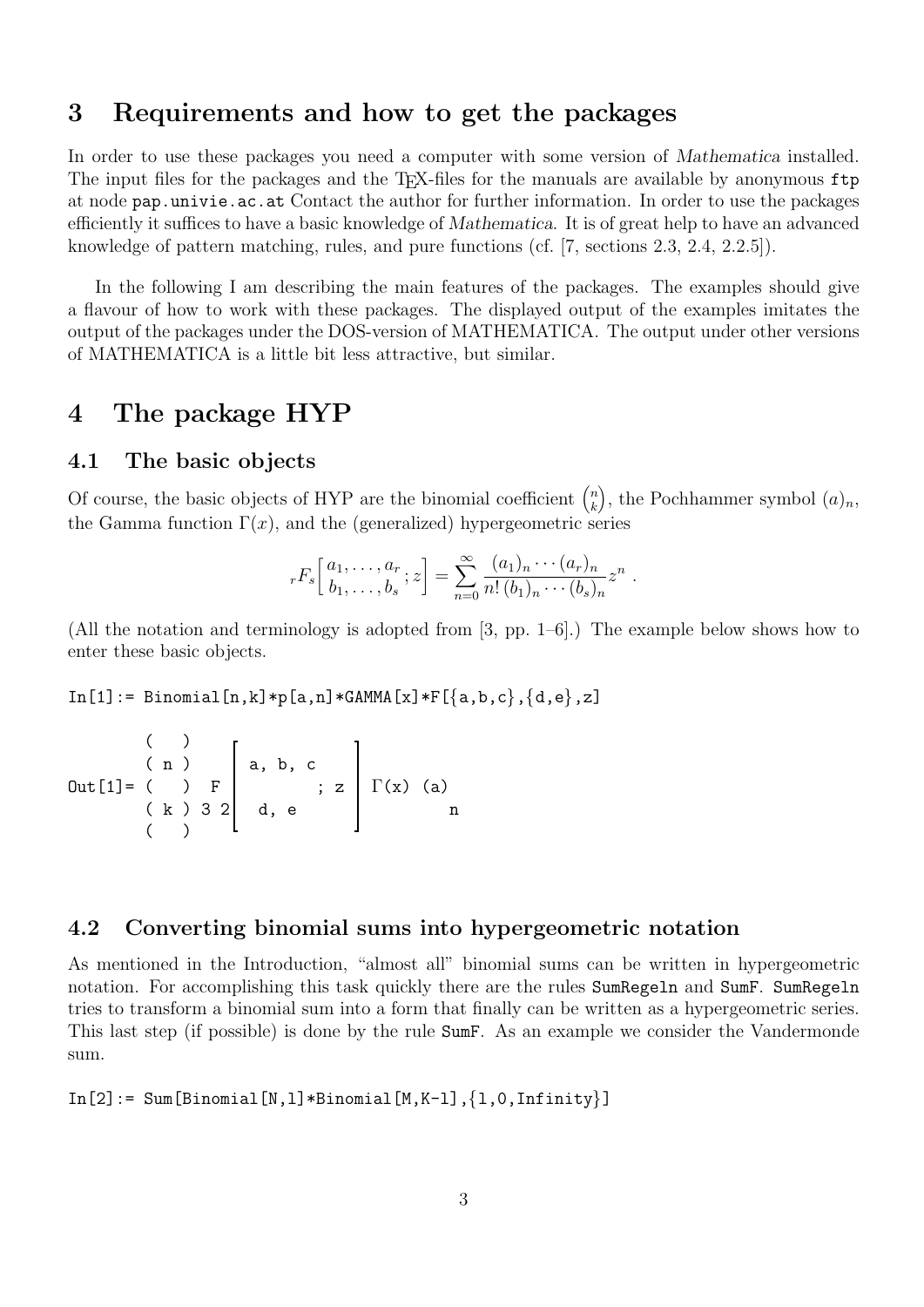∞ ( ) ( ) \ ( M ) ( N ) Out[2]= i ( ) ( ) / ( K - l ) ( l ) ( ) ( ) l=0

and convert it into hypergeometric notation

 $In [3]: = % // . SumRegeln$ 

$$
\begin{array}{c}\n\infty \\
\begin{array}{ccc}\n & (-K) & (-N) \\
 & 1 & 1 \\
 & (\end{array}) & \\
\begin{array}{ccc}\n & 1 & 1 \\
 & (1) & (1 - K + M) \\
 & \begin{array}{ccc}\n & -1 & 1 \\
 & 1 & 1\n\end{array}\n\end{array}
$$
\n
$$
\begin{array}{c}\n\text{Out [3]} = \begin{array}{ccc}\n & -1 & -1 & -1 \\
 & 1 & 1 \\
 & \begin{array}{ccc}\n & 1 & 1 \\
 & (1) & \\
 & \begin{array}{ccc}\n & K\n\end{array}\n\end{array}
$$

 $In [4] := \% / . SumF$ 

-K, -N F ; 1 (1 - K + M) 2 1 1 - K + M K Out[4]= -------------------------------- (1) K

### 4.3 Summations for hypergeometric series

By now, the package HYP includes 17 summation formulas in form of rules. All the available summations (with references) are listed and displayed in the manual. Besides, there is the rule SListe which for a hypergeometric series gives a list of applicable summations.

```
In [5]: = %4/. SListeIs N a nonnegative integer?
[y|n]: y
```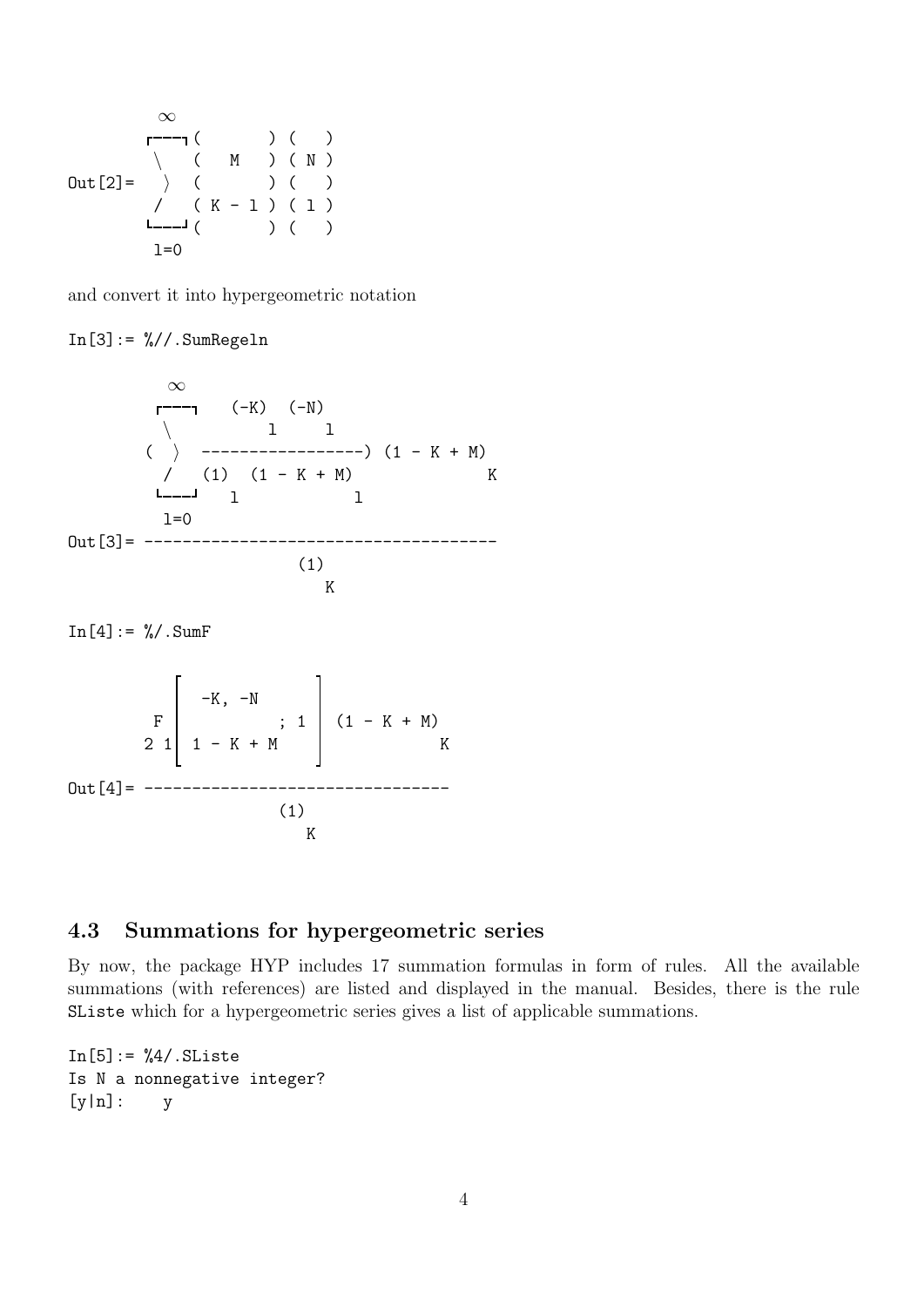Be sure to apply "FOrdne" before using the following information!

S02 (1 - K + M) S04 (1 - K + M) K K Out[5]= {{----------------}, {----------------}}  $(1)$   $(1)$ K K

Hence, let us apply S02 (the Vandermonde summation [5, (1.7.7)]; S04 is Gauss'  ${}_2F_1[1]$ -evaluation  $[5, (1.7.6)]$ .

```
In [6]: = \%4/.SO2Is N a nonnegative integer?
[y|n]: y(1 + M) (1 - K + M)N K
Out[6] = ----------------
        (1) (1 - K + M)K N
```
#### 4.4 Manipulations of hypergeometric expressions

The result in  $Out[6]$  is not completely convincing since everybody knows that the result for the Vandermonde sum  $\text{Out [2]}$  should read  $\binom{M+N}{K}$  $K_K^{(+N)}$ . To do simplifications of hypergeometric expressions there are 15 rules which allow to do all the manipulations which are the contents of Appendix I in [5]. Besides, there are two functions for controlled application of rules: PosListe gives a list of all subexpressions of an expression, together with their respective positions. Ers allows the application of a rule to a specified subexpression.

Now starting with Out [6], we first want to replace  $(1 + M)<sub>N</sub> (1 - K + M)<sub>K</sub>$  by  $(1 - K + M)<sub>K+N</sub>$ . This is done with the help of the rule  $erw1$ , which replaces  $(a)_n$  by  $(a)_{n+m}/(a+n)_m$  where m has to be entered on request.

In[7]:= PosListe[%]

Out [7] = {  
\n
$$
\{(---,-, \{\{1\}\}, \{\{1+M\}, \{\{2\}\}\}, \{\{1-K+M\}, \{\{3\}\}\},
$$
  
\nK  
\nK  
\n $\{(--------, \{\{4\}\}\})$   
\n $\{(-K+M), \{\{2\}\}\}$   
\n $\{(-K+M), \{1-K+M\}\}$   
\nN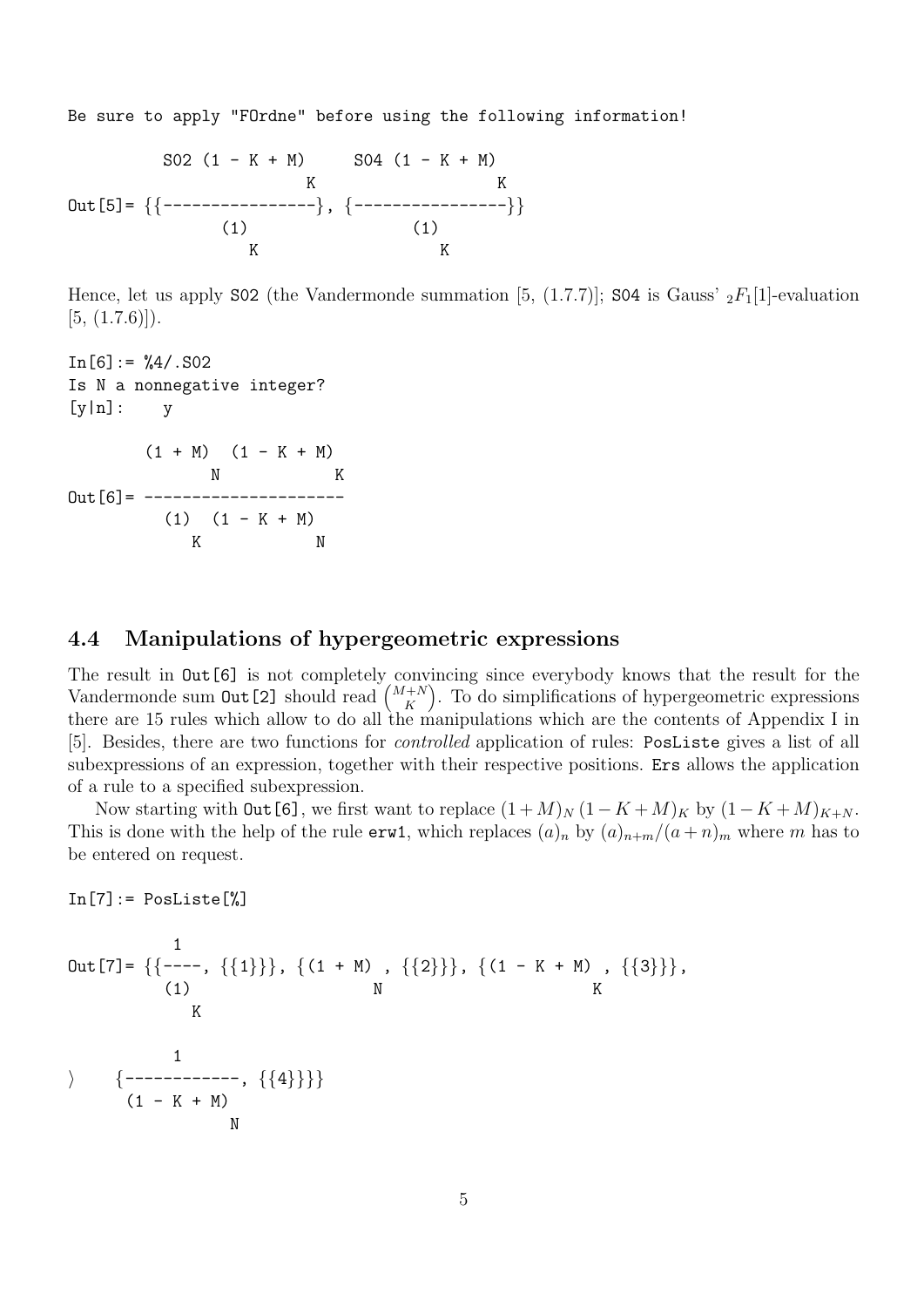$In [8]: = Ers[\% , errw1, \{3\}]$ top-extend by: N  $(1 - K + M)$ K + N  $Out [8] =$  ------------------ $(1)$   $(1 - K + M)$ K N

Next we want to replace  $(1 - K + M)_{K+N}/(1 - K + M)_{N}$  by  $(1 - K + M + N)_{K}$ . This is done with the help of zerl which splits  $(a)_n$  into  $(a)_m (a + m)_{n-m}$  where m has to be entered on request.

In[9]:= PosListe[%] 1 1 Out[9]= {{----, {{1}}}, {------------, {{2}}}, {(1 - K + M) , {{3}}}} (1) (1 - K + M) K + N K N In[10]:= Ers[%%,zerl,{3}] bottom-split by: N (1 - K + M + N) K Out[10]= ---------------- (1) K

The last expression clearly is identical with  $\binom{M+N}{K}$  $\binom{+N}{K}$ .

Additional tools are provided for reversing finite summations, for splitting summations, for shifting summation indices, for exchanging sums, etc.

#### 4.5 Transformations of hypergeometric series

By now, the package HYP includes 35 transformation formulas in form of rules. All the available transformations (with references) are listed and displayed in the manual. Besides, there is the rule TListe which for a hypergeometric series gives a list of applicable transformations.

As an example, we find a proof for

```
In[11]:= Sum[Binomial[n,j]^3,{j,0,Infinity}]==
         Sum[Binomial[n,k]^2*Binomial[2*(n-k),n],\{k,0,\text{Infinity}\}]
```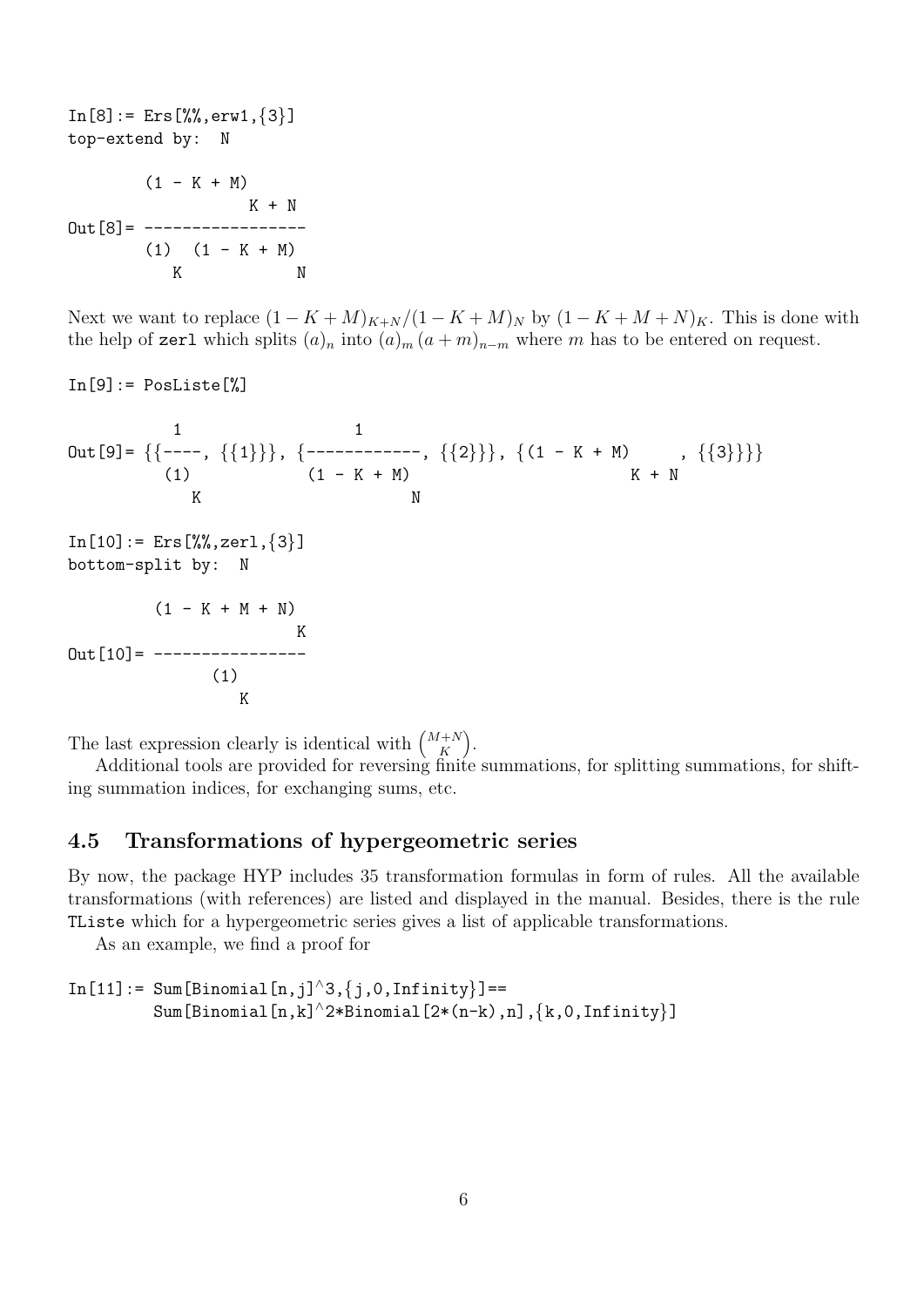∞ ∞ ( ) ( ) ( ) \ ( n )3 \ ( n )2 ( 2 (-k + n) ) Out[11]= i ( ) == i ( ) ( ) / ( j ) / ( k ) ( n ) ( ) ( ) ( ) j=0 k=0

an identity that occured in the work of V. Strehl [6]. Of course, the first step is to transform  $Out[11]$ into hypergeometric notation.

### $In [12]: = % // . SumRegeln$

$$
\begin{array}{c|cccc}\n\infty & 1 & n & -n \\
 & & & & & \\
 & & & & & \\
 & & & & & \\
\hline\n& & 2 & 2 & k & k & 2 & k \\
 & & & & & \\
\infty & j & 3 & 7 & 2 & 1 & n \\
\hline\n& & & & & \\
\end{array}
$$
\n
$$
\begin{array}{c|cccc}\n\infty & j & 3 & 7 & 2 & 1 \\
\hline\n& & & & & \\
\hline\n& & & & & \\
\end{array}
$$
\n
$$
\begin{array}{c|cccc}\n0ut[12] = & & & \\
 & & & & \\
\hline\n& & & & \\
\end{array}
$$
\n
$$
\begin{array}{c|cccc}\n\infty & j & 3 & 7 & 2 & 1 \\
\hline\n& & & & & \\
\end{array}
$$
\n
$$
\begin{array}{c|cccc}\n1 & 2 & 1 & n & n \\
\hline\n& & & & & \\
\end{array}
$$
\n
$$
\begin{array}{c|cccc}\n0ut[12] = & & & & \\
\end{array}
$$
\n
$$
\begin{array}{c|cccc}\n\text{Out}[12] = & & & \\
\end{array}
$$
\n
$$
\begin{array}{c|cccc}\n1 & 3 & 7 & 2 & 1 \\
\hline\n\end{array}
$$
\n
$$
\begin{array}{c|cccc}\n1 & 0 & 0 & -n & 0 \\
\hline\n\end{array}
$$
\n
$$
\begin{array}{c|cccc}\n1 & 0 & 0 & -n & 0 \\
\hline\n\end{array}
$$
\n
$$
\begin{array}{c|cccc}\n1 & 0 & 0 & -n & 0 \\
\hline\n\end{array}
$$

 $In [13] := \% / . SumF$ 

1 n -n -n, - - -, -- 2 2 2 F ; 1 (1 + n) 3 2 1 n 1, - - n -n, -n, -n 2 Out[13]= F ; -1 == -------------------------------- 3 2 1, 1 (1) n

Now, let us continue with the left-hand side,

 $In[14]: = \%[[1]]$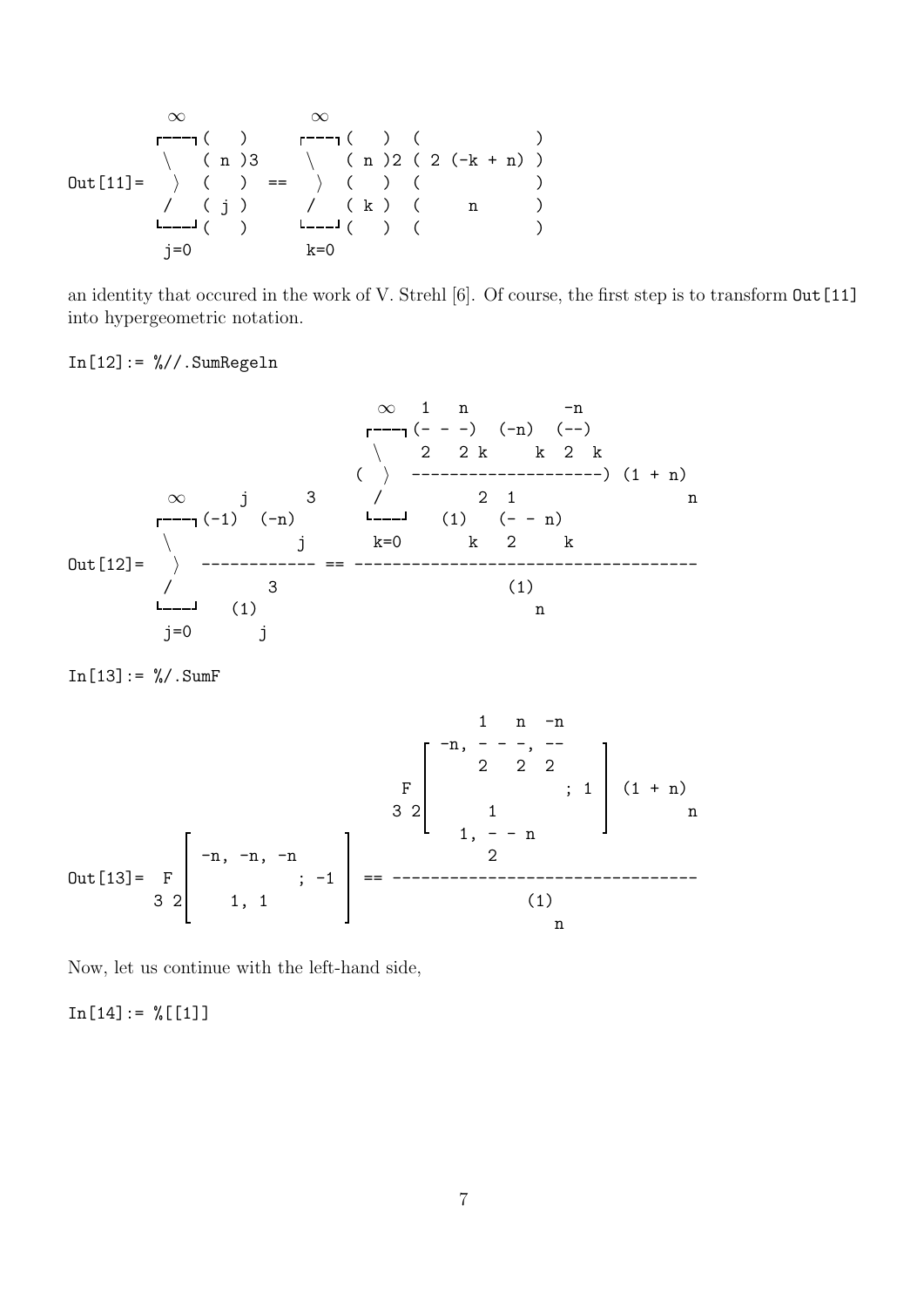Out [14] = 
$$
\begin{bmatrix} -n, -n, -n \\ 3 & 2 \end{bmatrix}
$$
 1, 1

We apply **TL** is to find out which transformation might be applicable.

```
In [15] := % / . This
```
Be sure to apply "FOrdne" before using the following information!

 $Out[15] = \{\{T36\}\}\$ 

There is only a single transformation provided by HYP (namely [2, Ex. 4.(iv), p. 97]) which can be applied. So, let us apply this transformation.

 $In [16] := %14/.T36$ 

|                    |                |                | $-n$ 1 - n   |                 |  |
|--------------------|----------------|----------------|--------------|-----------------|--|
|                    |                |                | $---, 1 + n$ |                 |  |
| $Out[16] = 2 \t F$ |                | $\overline{2}$ |              | $\dddot{\cdot}$ |  |
|                    | $\overline{Q}$ |                |              |                 |  |
|                    |                |                |              |                 |  |

Now there are several  ${}_{3}F_{2}[1]$ -transformations which can be applied.

```
In [17] := %16/.TListeIs -1 - n a nonnegative integer?
[y|n]: n
Is n/2 a nonnegative integer?
[y|n]: yIs -1 - n a nonnegative integer?
[y|n]: n
Is n/2 a nonnegative integer?
[y|n]: y
```
Be sure to apply "FOrdne" before using the following information!

n n n n n Out[17]=  $\{\{2 \space T23\}, \{2 \space T24\}, \{2 \space T25\}, \{2 \space T26\}, \{2 \space T95\}, \{2 \space T96\}\}\$ 

(Respective references are [2, Ex. 7, p. 98], [5, ((2.3.3.7)], [2, Ex. 7, p. 98], [3, (3.1.1), q ↑ 1], [3, (III.33),  $q \uparrow 1$ , [5, (4.3.4.2)].) The task is to apply T23–T26 (T95 and T96 are three-term relations) and parameter permutations (being performed by the rules FPerm and FTausche) in some order until we arrive at the right-hand side of  $Out[13]$ . After some trials we may find the following series of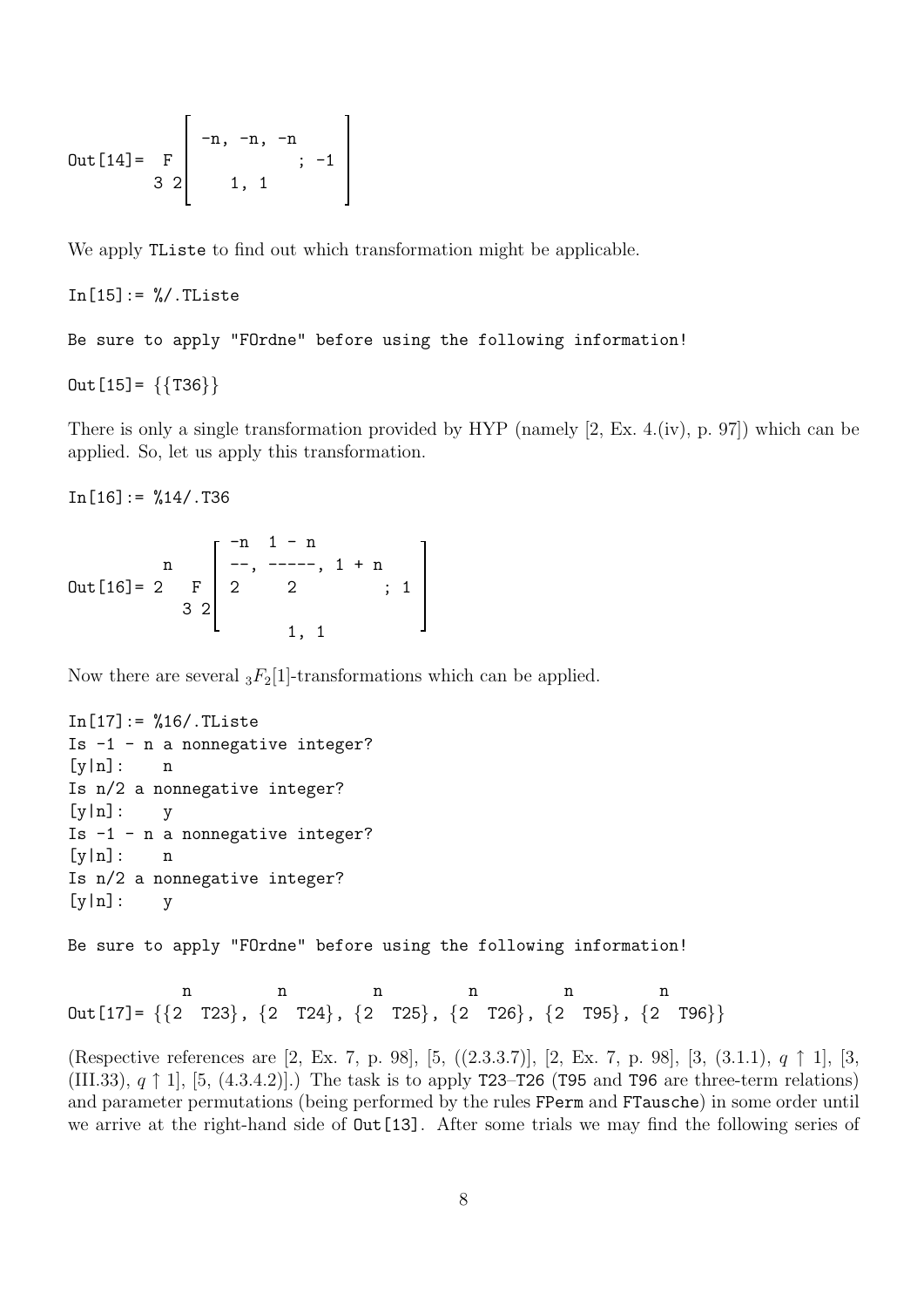transformations.

 $In [18] := %16/.$  FTausche $[1, 3, u]$ 

$$
Out[18] = 2 \t F \begin{bmatrix} 1-n & -n \\ ---, 1+n, --- \\ 2 & 2; 1 \\ 3 & 2 \end{bmatrix}
$$

 $In [19] := % / . T23$ 

$$
0 \text{ut [19]} = 2 \begin{bmatrix} 1-n & n & 1-n & n \\ 2 & 2 & 2 & 2 \\ 3 & 2 & 1 & 1-2 & 2 \\ & & & & 1 & 1-2 & 2 \\ & & & & & 2 & 2 \\ & & & & & 2 & 2 \\ & & & & & 2 & 2 \\ & & & & & & 2 \end{bmatrix}
$$

In[20]:= %/.FPerm[3,1,2,u]

n 1 - n 1 - n n 1 + -, -----, -n 1, 1 - ----- - n 2 2 2 2 Out[20]= 2 F ; 1 Γ 3 2 n 1 - n n 1, 1 - - 1 - -----, 1 - - 2 2 2

 $In [21]: = %/.T26$ Is n a nonnegative integer? [y|n]: y

1 - n -n 1 - n n -n, -----, -- 1, 1 - ----- - n 2 2 2 2 1 - n n 2 F ; 1 Γ (1 - ----- - -) 3 2 1 - n n 1 - n n 2 2 n 1, ----- - - 1 - -----, 1 - - 2 2 2 2 Out[21]= ---------------------------------------------------------------- n (1 - -) 2 n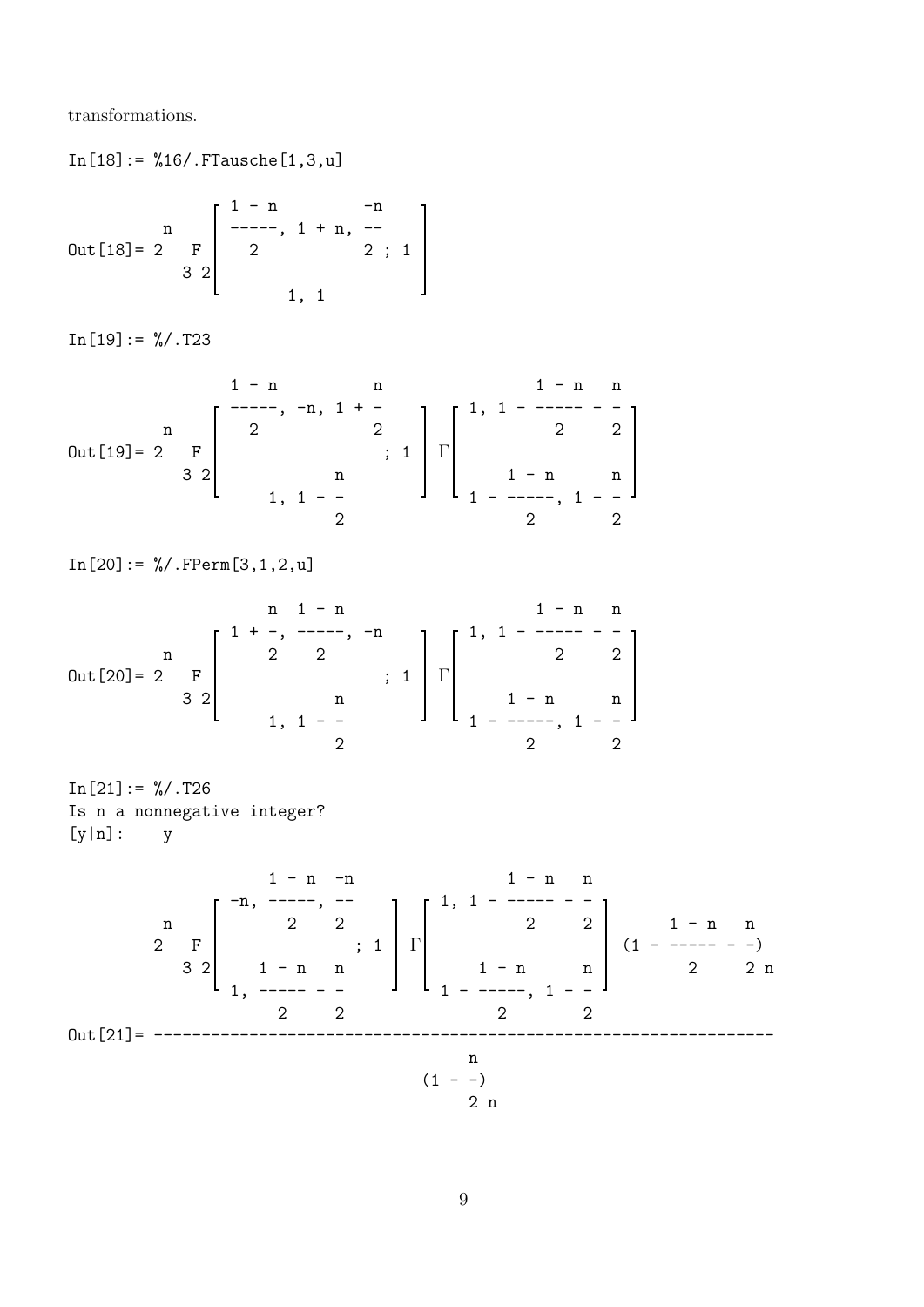

The  ${}_{3}F_2$  agrees with the  ${}_{3}F_2$  at the right-hand side of **Out** [13]. It is easy to show that the other terms simplify to  $(1 + n)$ <sub>n</sub>/n!. Hence **Out** [11] is proved.

#### 4.6 Explicit evaluation

Very often one wants to compute special values of hypergeometric expressions, in particular when checking if some identity might be true or not. For this purpose one should use the evaluation mode of HYP. So far, all examples were done in the *symbolic mode* of HYP. In symbolic mode even expressions like  $(a)_3$  (which equals  $a(a+1)(a+2)$ ) are not evaluated explicitely. In evaluation mode every expressions (that can be evaluated) is evaluated explicitely. There is the switch P that toggles between the two modes of HYP. For example, let us evaluate the Vandermonde sum Out[4] for  $K=2$  (which must result into  $\binom{M+N}{2}$  $\binom{+N}{2}$ ).

 $In [23]: = \%4/. K-\rangle 2$ 

$$
\begin{bmatrix}\n & & \\
 & -2 & -N & \\
 & & \\
 & & 2 & 1\n\end{bmatrix}\n\begin{bmatrix}\n-2, & -N & \\
 & & \n\end{bmatrix}\n\begin{bmatrix}\n-1 + M & \\
 & 2\n\end{bmatrix}
$$
\n
$$
Out [23] =
$$
---------------  
\n(1)\n
$$
1\n\begin{bmatrix}\n24\n\end{bmatrix} := P
$$

 $In [25] := %23$ Is N a nonnegative integer?  $[y|n]:$  n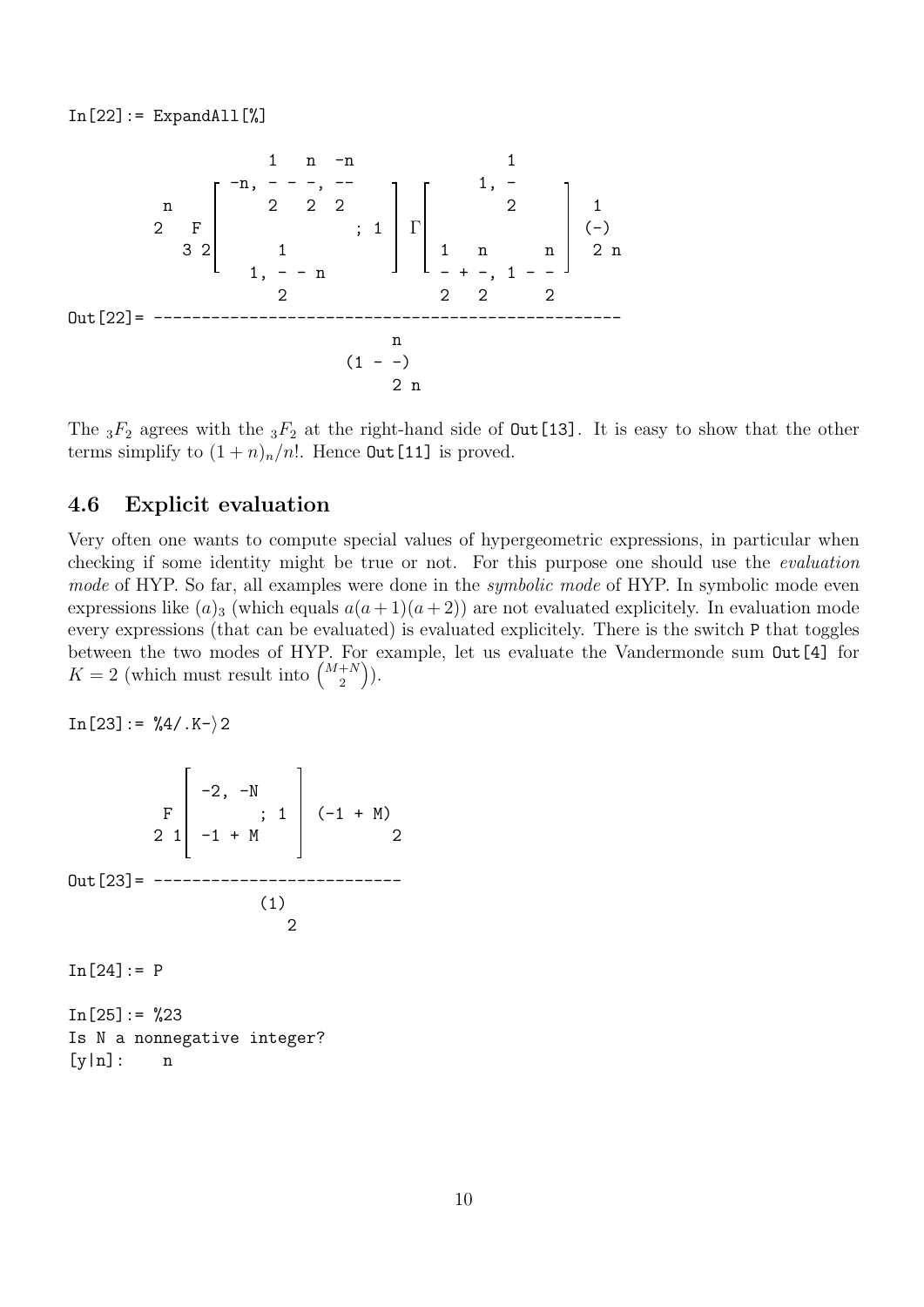$2 N (1 - N) N$  $(-1 + M) M (1 + --- - - - - - - - - -)$  $-1 + M$   $(-1 + M)$  M Out[25]= ------------------------------------ 2  $In [26] := Factor$   $[%]$  $(-1 + M + N)$   $(M + N)$  $Out [26] =$  ---------------------2

 $In [27] := P$ 

The last P was entered to switch back to symbolic mode.

#### 4.7 Formal limits of hypergeometric expressions

The function Limes enables the user to do *formal* limits of hypergeometric expressions fast. However, it is left to the user to check in each particular situation if taking the limit in a formal way is actually allowed. As an example we derive Bailey's [5, Appendix, (III.7)]  ${}_2F_1[\frac{1}{2}]$  $\frac{1}{2}$ ]-sum from Whipple's [5, Appendix, (III.24)]  $_3F_2$ -sum.

 $In [28]: = Sg133$ Do you want to set values for the equation?  $[y|n]$ : n

Out [28] = 
$$
F
$$
   
  $3 \begin{bmatrix} a, 1 - a, c \\ d, 1 + 2 c - d \end{bmatrix}$  ==

d, 1 + 2 c - d 1 - 2 c i 2 π Γ a d a 1 + 2 c - d 1 a d 1 a 1 + 2 c - d - + -, - + -----------, - - - + -, - - - + ----------- 2 2 2 2 2 2 2 2 2 2

 $In [29]: = Lines [\%, c-\rangle Infinity]$ 

$$
Out[29] = \begin{bmatrix} a, 1 - a & 1 \\ 2 & 1 & 2 \end{bmatrix} = \begin{bmatrix} 1 - d & 1 - d & 1 \\ 2 & 1 - d & 2 - d & 1 \\ 3 & 2 & 1 - d & 1 \\ 4 & 2 & 1 - d & 1 \\ 5 & 2 & 2 - 2 & 2 - 2 \end{bmatrix}
$$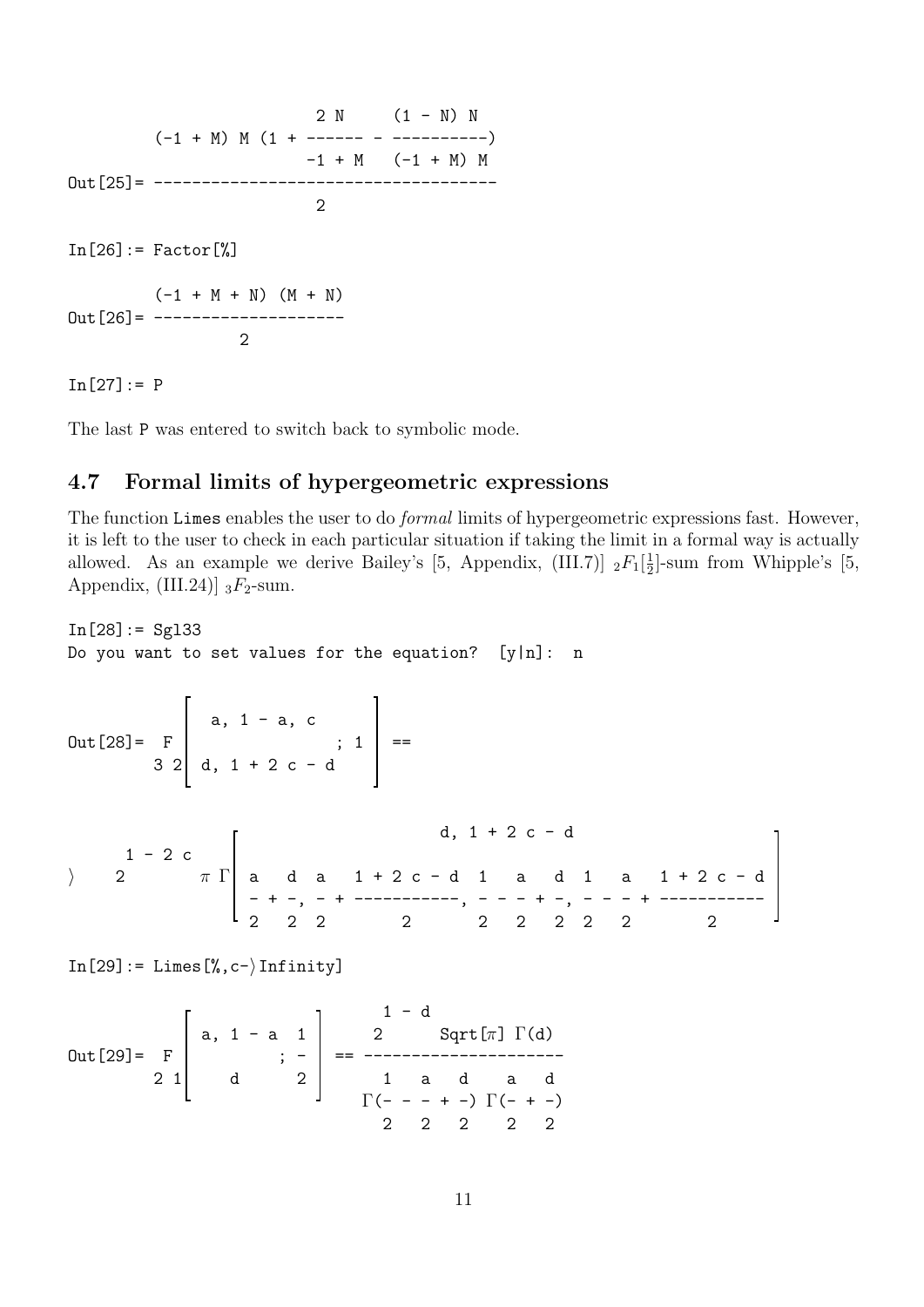Incidentally, this example shows another feature of the packages: Every summation or transformation is not only available in form of a rule, but also directly in form of an equation. This saves a lot of typing in many situations.

### 4.8 Transforming hypergeometric and basic hypergeometric Mathematica expressions into T<sub>E</sub>X-code

Of course, the package HYP gives full support for writing binomial or hypergeometric expressions in TEX-code. Besides, the user may choose between PlainTEX-, L<sup>AT</sup>EX-, or  $\mathcal{A}\mathcal{M}S$ -TEX-compatibility.

### 5 The package HYPQ

All the features and the organization of the package HYPQ are completely analogous to those of HYP.

Of course, the basic objects of HYPQ are the q-binomial coefficient  $\begin{bmatrix} n \\ k \end{bmatrix}$  $\begin{bmatrix} n \ k \end{bmatrix}$  $_q$ , the upper q-factorial  $(a;q)_n$ , the infinite q-factorial  $(a;q)_{\infty}$ , and the basic hypergeometric series

$$
{}_r\phi_s\left[\begin{matrix}a_1,\ldots,a_r\\b_1,\ldots,b_s\end{matrix};q,z\right] = \sum_{n=0}^\infty \frac{(a_1;q)_n\cdots(a_r;q)_n}{(q;q)_n(b_1;q)_n\cdots(b_s;q)_n}\left((-1)^n q^{\binom{n}{2}}\right)^{s-r+1} z^n.
$$

(Cf. [3, pp. 1–6].) These objects are entered as follows,

In[1]:= Binomialq[n,k]\*pq[a,n,q^2]\*Gammaq[x,1/q]\*ph[{a,b,c},{d,e},q,z]

Out[1]= 
$$
\begin{bmatrix} n \\ k \end{bmatrix}
$$
 $\begin{bmatrix} 1 \\ (x;-) \\ q \infty 3 \ 2 \end{bmatrix}$  $\begin{bmatrix} a, b, c \\ d, e \end{bmatrix}$  $\begin{bmatrix} 2 \\ q, z \end{bmatrix}$  $\begin{bmatrix} 2 \\ (a; q) \\ n \end{bmatrix}$ 

The conversion of q-binomal sums into basic hypergeometric notation is accomplished by the rules SumRegeln and Sumph (see the example below).

By now, the package HYPQ includes 18 rules for the simplification of  $q$ -factorial expressions, 22 summations in form of rules, 46 transformations in form of rules, and of course the same rules for reversing, splitting, exchanging, etc., sums, and the functions PosListe and Ers for the controlled application of rules. Also the writing of  $q$ -binomial or basic hypergeometric expressions in T<sub>E</sub>X-code is fully supported, again leaving the user the choice between PlainT<sub>E</sub>X-, L<sup>AT</sup>EX-, or  $\mathcal{A}_{\mathcal{M}}\mathcal{S}$ -TEXcompatibility.

Once being introduced to HYP, a single example should suffice for a demonstration of the abilities of HYPQ. It concerns the  $q$ -Vandermonde sum  $([3, (1.5.3)]$ ; compare with subsections 4.2–4.4).

 $In [2]: = Sum[q^( (N-1)*(R-1))*Binomial q[N,1]*Binomial q[M,R-1], {1,0,Infinity}]$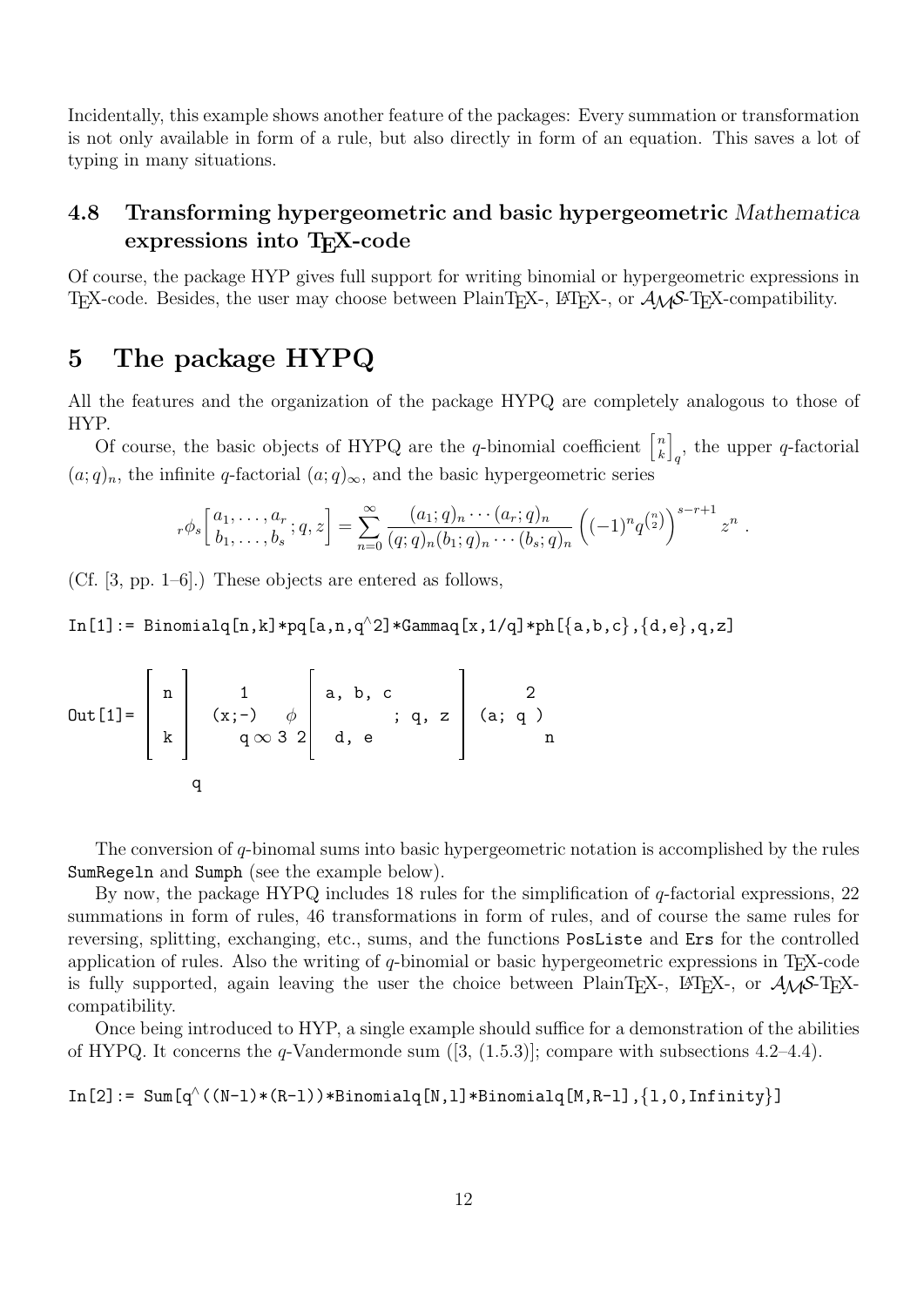$$
\begin{array}{c}\n\infty \\
\begin{array}{ccc}\n\text{Out [2]} = & \nearrow & \text{(N - 1)} & \text{(R - 1)} \\
\end{array} & \begin{array}{ccc}\n\text{M} & \text{M} & \text{M} \\
\text{R - 1} & \text{M} & \text{M} \\
\end{array} & \begin{array}{ccc}\n\text{M} & \text{M} & \text{M} \\
\text{R - 1} & \text{M} & \text{M} \\
\end{array} & \begin{array}{ccc}\n\text{M} & \text{M} & \text{M} \\
\text{R - 1} & \text{M} & \text{M} \\
\end{array} & \begin{array}{ccc}\n\text{M} & \text{M} & \text{M} & \text{M} \\
\end{array} & \begin{array}{ccc}\n\text{M} & \text{M} & \text{M} & \text{M} \\
\end{array} & \begin{array}{ccc}\n\text{M} & \text{M} & \text{M} & \text{M} \\
\end{array} & \begin{array}{ccc}\n\text{M} & \text{M} & \text{M} & \text{M} & \text{M} \\
\end{array} & \begin{array}{ccc}\n\text{M} & \text{M} & \text{M} & \text{M} & \text{M} \\
\end{array} & \begin{array}{ccc}\n\text{M} & \text{M} & \text{M} & \text{M} & \text{M} \\
\end{array} & \begin{array}{ccc}\n\text{M} & \text{M} & \text{M} & \text{M} & \text{M} & \text{M} \\
\end{array} & \begin{array}{ccc}\n\text{M} & \text{M} & \text{M} & \text{M} & \text{M} & \text{M} & \text{M} \\
\end{array} & \begin{array}{ccc}\n\text{M} & \text{M} & \text{M} & \text{M} & \text{M} & \text{M} & \text{M} & \text{M} & \text{M} \\
\end{array} & \begin{array}{ccc}\n\text{M} & \text{M} & \text{M} & \text{M} & \text{M} & \text{M} & \text{M} & \text{M} & \text{M} \\
\end{array} & \begin{array}{ccc}\n\text{M} & \text{M} & \text{M} & \text{M} & \text{M} & \text{M} & \text{M} & \text{M} &
$$

 $In [3]: = % // . SumRegeln$ 

∞ l -N -R q (q ; q) (q ; q) N R \ l l 1 + M - R q ( i ------------------------) (q ; q) / 1 + M - R R (q; q) (q ; q) l=0 l l Out[3]= ----------------------------------------------------- (q; q) R

 $In [4]: = % \; . \; Sumph$ 

 $-R$   $-N$  $N$  R q, q  $1 + M - R$ q  $\phi$  | ; q, q | (q ; q) 2 1 | 1 + M - R R q Out[4]= --------------------------------------------- (q; q) R

 $In [5]: = %/. SListe$ Is R a nonnegative integer?  $[y|n]:$   $y$ Is R a nonnegative integer?  $[y|n]:$   $y$ Is N a nonnegative integer? [y|n]: y

Be sure to apply "phOrdne" before using the following information!

13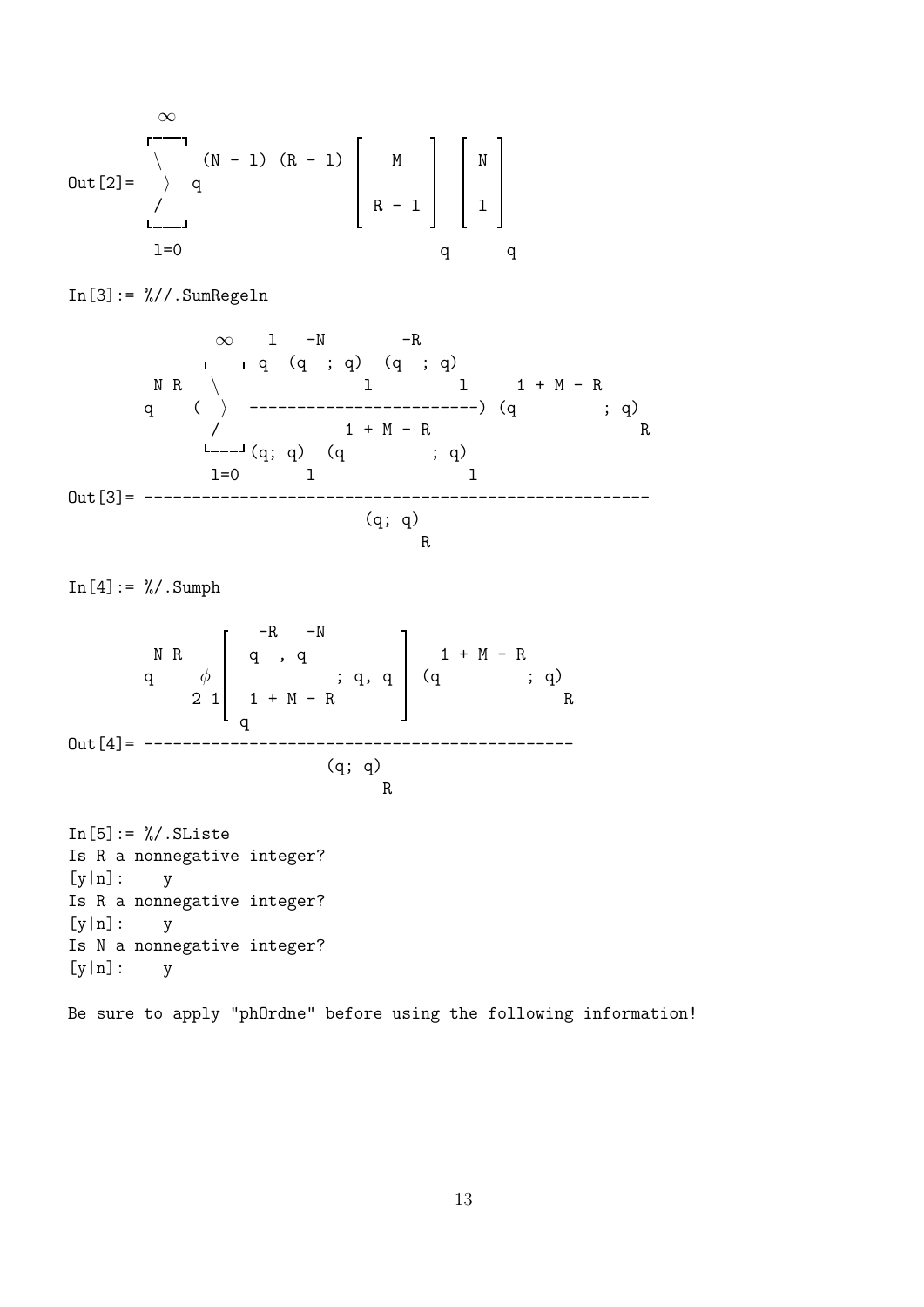N R 1 + M - R N R 1 + M - R S02 q (q ; q) S61 q (q ; q) R R Out[5]= {{-------------------------}, {-------------------------}}  $(q; q)$ R R  $In [6]: = \%4/.SO2$ Is N a nonnegative integer?  $[y|n]:$   $y$  $1 + M$  1 + M - R  $(q ; q)$   $(q ; q)$ N R Out[6]= -----------------------------  $1 + M - R$  $(q; q)$   $(q$  ;  $q)$ R N  $In [7]:= PosListe[\%]$  $1 + M$  1 Out[7]= {{-------, {{1}}}, {(q  $\qquad$ ; q), {{2}}}, {----------------, {{3}}}, (q; q) N 1 + M - R R  $(q \t ; q)$ N  $1 + M - R$  $\rangle \qquad \{(q \qquad ; q) , \{\{4\}\}\}\$ R  $In [8]: = Ers[\%], errw1, \{4\}]$ top-extend by: N  $1 + M - R$ (q ; q)  $N + R$  $0$ ut [8] = ------------------------ $1 + M - R$  $\left( \begin{matrix} \mathbf{q}; \; \mathbf{q} \end{matrix} \right) \quad \left( \begin{matrix} \mathbf{q} \end{matrix} \right) \quad \quad \mathbf{q} \tag{9}$ R N  $In [9] := PosListe[\%]$